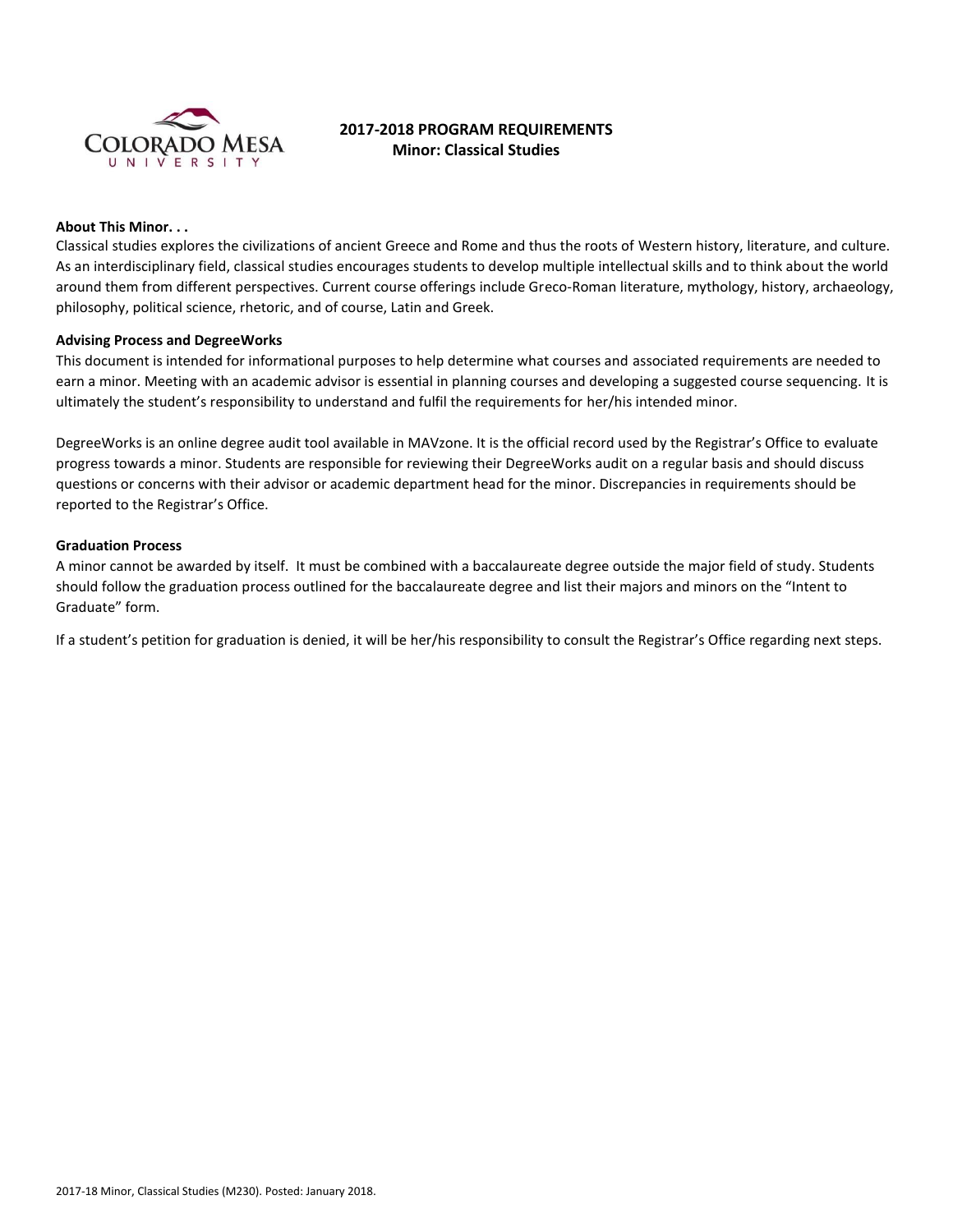# **INSTITUTIONAL MINOR REQUIREMENTS**

The following institutional requirements apply to all CMU minors. Specific programs may have different requirements that must be met in addition to institutional requirements.

- A minor consists of 15-24 semester hours. There may be prerequisites required for the minor which will increase the total number of credit hours for a student who has not already taken those prerequisites.
- Courses taken to satisfy Essential Learning, major requirements, or electives **can** be counted toward the minor if applicable.
- At least 33 percent of the credit hours required for the minor must be in courses numbered 300 or above.
- At least 25 percent of the classes must be taken at CMU.
- 2.00 cumulative GPA or higher for the courses used for the minor.
- A minor is not a degree by itself and must be earned at the same time as a baccalaureate degree.
- A minor must be outside the major field of study.
- A student may earn up to five minors with any baccalaureate degree at CMU.
- The Catalog Year determines which program sheet and degree requirements a student must fulfill in order to graduate. Visit with your advisor or academic department to determine which catalog year and program requirements sheet you should follow.
- See "Requirements for Undergraduate Degrees and Certificates" in the catalog for a complete list of graduation requirements.

# **PROGRAM-SPECIFIC MINOR REQUIREMENTS**

24 semester hours total for the Minor in Classical Studies